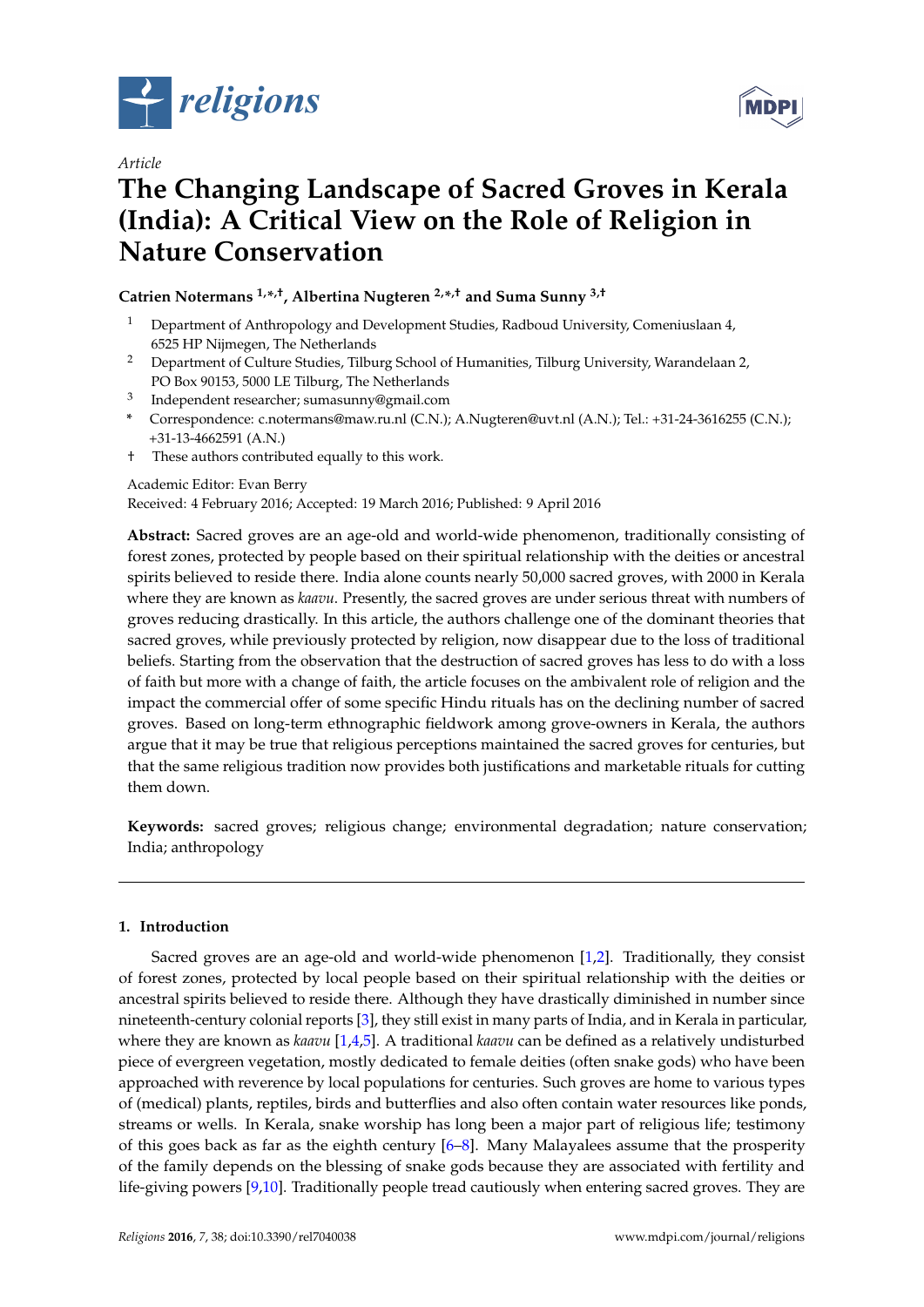afraid to anger the deities when damaging the vegetation as it is strongly believed that the deities will punish by bringing illness, deaths, or misfortune [\[11\]](#page-11-9). However, deities are also thought to exact devotional services from the villagers. This tension between relative isolation and the demand for acknowledgement, regular visits, and occasional offerings indicates the careful attention given to such groves in local communities.

In previous studies on sacred groves in India, there was a tendency to argue that these sites had been preserved on religious grounds before and now tend to disappear due to a loss of faith and religious maintenance [\[1\]](#page-11-0). The role of religious sentiments in the conservation of sacred groves around the globe is particularly emphasized in the field of Religion and Ecology [\[10,](#page-11-8)[12–](#page-11-10)[15\]](#page-11-11). In this article, we aim to critically reconsider the assumption that religion is effective in nature conservation. Acknowledging the role of religions in the conservation of sacred groves is not the same as stating that such patches of forest have survived and will survive thanks to religion-based reverence. It may be true that religious perceptions created and maintained the sacred groves for centuries, yet it appears that now the same religious tradition provides both justifications and marketable rituals for cutting them down and shifting the deity to more sophisticated living quarters.

There is no denying that presently the sacred groves appear to be seriously threatened. Some authors acknowledge that the number of sacred groves in Kerala has been reduced drastically [\[16\]](#page-11-12), though no systematic statistics exist so far.<sup>1</sup> The social threats to sacred groves in Kerala that have been indicated in the literature include a variety of processes, including the transition from extended to nuclear family systems and subsequent changes in property ownership and house building [\[17\]](#page-11-13). From a cultural-religious perspective, the arrival and spread of Christianity and Islam replacing "indigenous beliefs", as well as rational-scientific campaigns against "superstitions" [\[2\]](#page-11-1), also played a role. In popular discourse in India there is also a marked tendency to blame a Dark Era-related decline in religiosity (*dharma*) for today's predicament [\[18–](#page-11-14)[22\]](#page-12-0), assuming that an erosion of traditional religious sensitivity has made the groves more vulnerable targets of economic reform.

During field research on sacred groves in Kerala from 2011 onwards, we noticed that groves got cleared and transformed, not so much due to a decline in people's religiosity but, on the contrary, due to various religious strategies that people deployed to remove the greenery and clear the groves for other purposes. Different kinds of clearing rituals, in which residing gods were shifted from the sacred grove to another spot appeared to take place regularly. They were advertised to the public and priests supported the clearing of the groves, all in the name of religion. Moreover, these religious rituals were not only supporting the destruction of groves, they simultaneously boosted people's devotion to the shifted deities. The deities were conveniently made more accessible, and by introducing money and precious material gifts as an important part of the devotional rituals the deities' abodes could be upgraded, thus drawing an increasing clientele. These religious dynamics—producing more built environment and a more complicated money circulation, but resulting in less old growth and biodiversity—will be the focal point of this article and the basis of our critical view on the role of religion in conservation debates.

Much has been written in a critical vein about religiously inspired environmental discourses and the religious environmentalist paradigm in India [\[5](#page-11-4)[,10](#page-11-8)[,15](#page-11-11)[,22–](#page-12-0)[32\]](#page-12-1). However, others, especially those who take a "romanticist", "religionist" or "chauvinist-nationalist" stance, are inclined to saying that Hinduism is the crucial factor for protecting and conserving the biodiversity of the sacred groves [\[13](#page-11-15)[,33,](#page-12-2)[34\]](#page-12-3). In this perspective, there is a tendency to uncritically and a-historically apply notions of "ecological wisdom" and "bio-divinity" to an idealized and timeless Hinduism and its tribal counterparts. According to Dwivedi [\[35\]](#page-12-4), for example, "from the perspective of Hindu

<sup>1</sup> In India some counts may indicate nearly 50,000 sacred groves, although this number includes many places that deserve the term merely because of a single remaining tree on the original spot symbolizing the former grove. Around 2000 are found in Kerala. Although some district-wise inventories are going on, such numbers are hard to rely on. When counts include small family-owned sacred groves, numerous in the state of Kerala, this number may still be justified.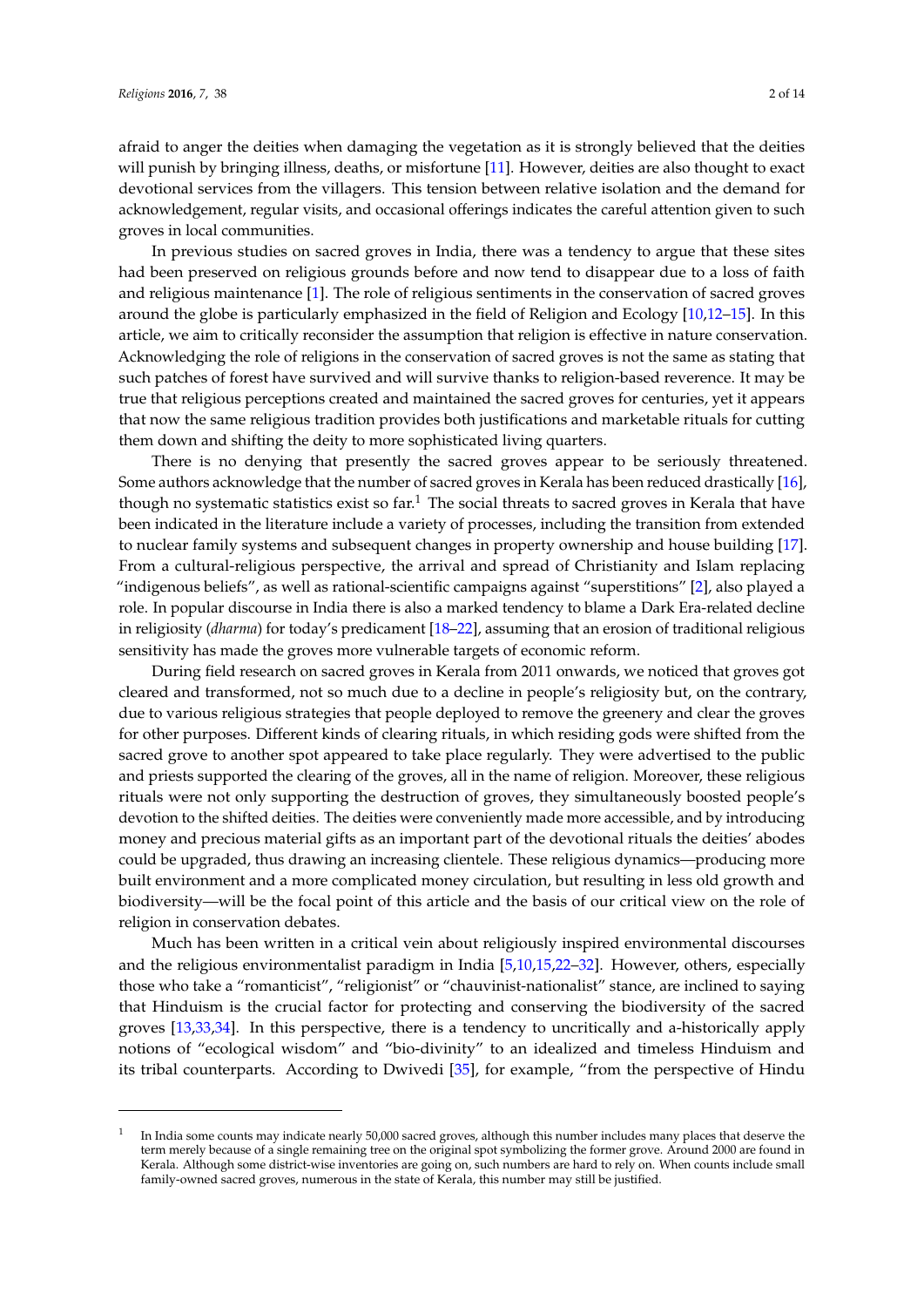culture, abuse and exploitation of nature for selfish gain is unjust and sacrilegious." This ought-is fallacy of confusing—in a necessarily selective way—some of a religion's scriptural norms concerning proper behavior toward nature with what Hindus actually did long ago or how they behave today is widespread especially among India's Sanskrit scholars [\[36\]](#page-12-5). Principles and precepts are normative, not descriptive. Moreover, popular-devotional, locally-defined and indigenous practices should be taken seriously in themselves. Hindu quotidian behavior and lived religion today do not necessarily conform to brahminic prescriptions in ancient texts. Many of the earlier publications on Hinduism's supposed environmental friendliness suffer from such biases. Additionally, the impact of colonial rule on India's landscapes and the role of conversion to Christianity or Islam in the decline of sacred groves are indicated in many studies in which the blame is put on "external" others [\[2,](#page-11-1)[5,](#page-11-4)[37\]](#page-12-6). In the general tendency to glorify India's past and present biodivinity, there is insufficient attention to Hinduism's own duplicities and multiplicities. Even more so than other religions, through its layeredness and elasticity it easily lends itself to justifying and legitimating the entire range of human behavior. The accommodating and facilitating role that ritual mitigation may play as an accomplice to processes of environmental degradation has been under-explored so far.

In this article, we thus reconsider the role of religion, and in particular Hinduism, in people's attitude towards sacred groves. Looking at people's lived religion—the ways that religion is *practiced* in everyday life rather than how it is *prescribed* by religious authorities—, we aim to add complexity to some of the more idealistic work in the field of Religion and Ecology. We challenge, or at least nuance, one of the dominant theories—that sacred groves are protected by religion and now disappearing due to the loss of "traditional" beliefs [\[38\]](#page-12-7). We simultaneously dispute the supposed dichotomy between religious devotion and economic exploitation by showing how both may go hand in hand in the lived religion of both priests and grove-owners. Starting from the observation that the destruction of sacred groves may not have to do with a loss of faith but rather with a change of faith, we address the question: what entangled socio-religious-economic rationale underlies the contemporary destruction, attenuation, transformation or shifting of sacred groves in Kerala? To answer this question, our central focus will be on the extensive case study of Sarala, a female grove-owner who gradually changed her sacred grove into a newly built temple complex. Her case will provide insight into the particularities of how people live their religiously influenced lives and accordingly manage their sacred groves, as well as into the impact the commercial offer of some specific Hindu rituals has on the current change in sacred landscapes.

#### **2. Research Methodology**

The findings in this article are based on literature research and ethnographic field research. Ethnographic data were collected in Kerala by Sunny during three months in 2011, the entire year 2012, and another three months in 2013. From 2014 onwards, she revisited the field for shorter periods and with larger intervals. Based on their own long-term research experience in India, Notermans and Nugteren contributed to the literature research, assisted in building up the main case-study as well as structured and analyzed the data. During her fieldwork Sunny was based in one village but extended her research to seven other villages in the region of Mukundapuram Taluk in Thrissur district in Kerala. This region was selected because of the researcher's acquaintance with the locality. With a radius of 45 kilometers, it contained more than one hundred groves, varying from very small plots to larger sites containing water bodies and a large floral diversity. Almost all sites were dedicated to (female) snake gods.

Sunny visited 35 groves and studied 18 grove-owning families of whom she interviewed the couples who were in charge. Because of the predominantly matrilineal kinship system in Kerala, many groves are headed by women who are assisted by their husbands in the site's maintenance. The grove-owning families were selected from the researcher's personal network and subsequently through snowball sampling. This approach was required because of the controversial topic of the study and the identity of the researcher. As a Christian woman Sunny was not allowed to directly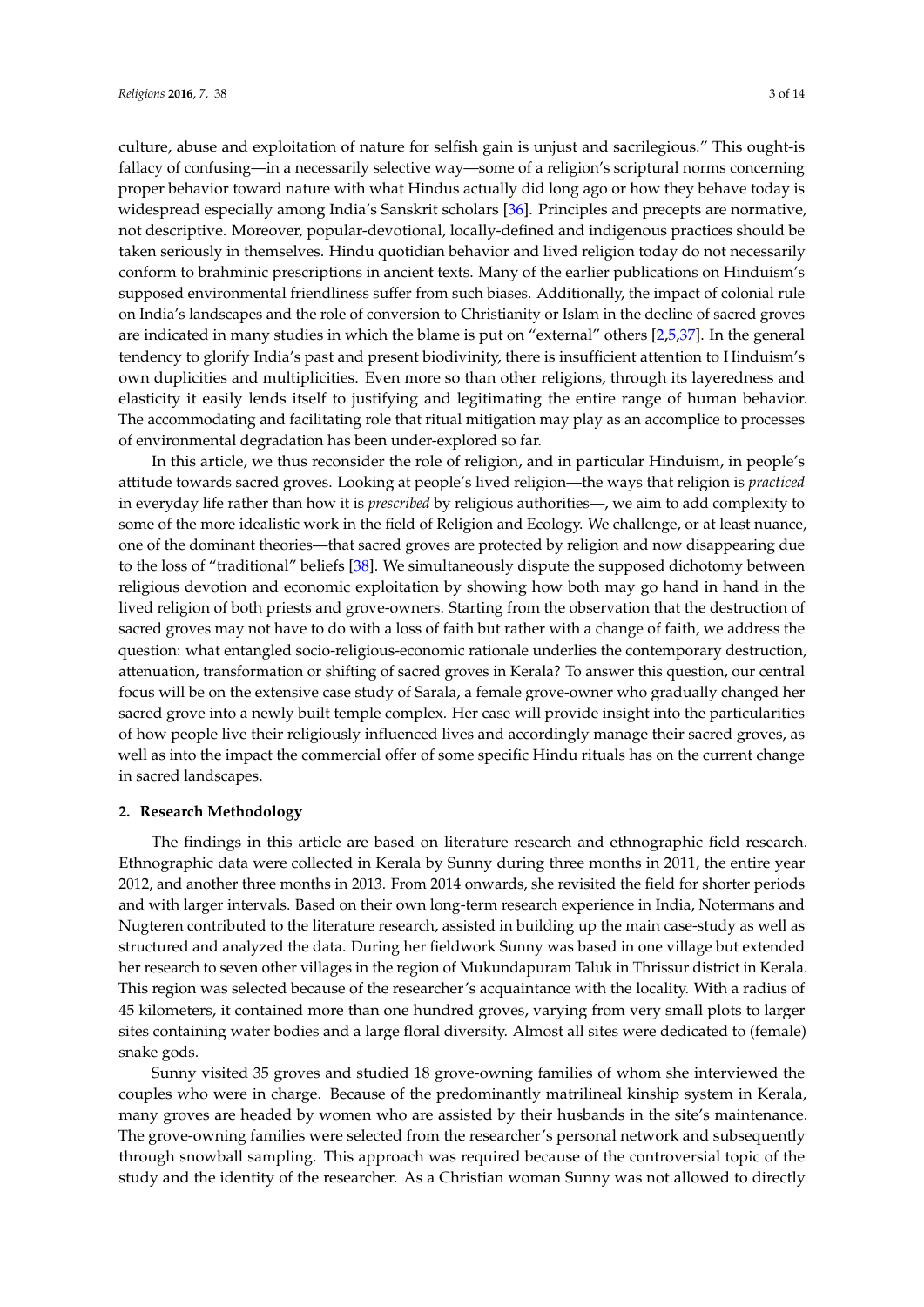approach the sacred grove-owners for research purposes since the owners generally hesitate to show the grove and its surroundings to people belonging to other castes and religions, based on their fear of pollution. Moreover, because of social pressures and state government's campaigns to protect the sacred groves on account of their functioning as pockets of biodiversity, people tend to hide that they may fully or largely clear their sacred plots of land. As the informants were selected from within Sunny's personal network they willingly shared their intimate knowledge about the groves.

From the start, systematic information was collected on families' attitudes, beliefs, practices, and religious rituals facilitating the destruction of the groves. Qualitative research methods were used, such as participant observation in rituals of "shifting the deity" and worship practices, and in-depth interviews with grove-owners. As the research developed, information was also gathered from the religious authorities who perform the removal rituals as business in order to understand why the natural landscape of sacred groves was disappearing through religious interventions. Four Brahmin priests, six Pulluva priests (four men, two women) and four astrologers were interviewed.

Although Sunny remained in contact with the selected families during her research, one of the grove-owners she intensively followed during all periods of fieldwork was the 46-years old Sarala. In addition to regular interviews, she did on-site participant observation during the rituals at Sarala's grove. Until now, Sarala keeps her informed about the developments going on at her sacred site through regular telephone conversations. Sunny, from her side, revisited her eight times for regular updates. Sarala's case will be described in detail as it turned out to illustrate in a fascinating way the crucial role religion may play in the clearing of groves. By putting this qualitative in-depth case-study central in this article we aim to add a new perspective to the research on Kerala's groves that is highly dominated by large-scale, quantitative studies inventorying the number and size of Kerala sites, and exploring the number of species of plants and birds present there. We will first present some context to Sarala's case by briefly sketching the change in attitudes towards sacred groves in Kerala, and by describing three types of priestly rituals that grove-owners commission when they want to clear their grove.

### **3. Socio-Economic Changes**

Several social transformations in Kerala have led to changing attitudes toward sacred groves. The first concerns the land reforms introduced by the Communist government in 1957 and the actual implementation (such as redistribution of surplus land) till the mid-1970s that caused a large-scale fragmentation of the land [\[39–](#page-12-8)[41\]](#page-12-9). Many sacred grove-owning upper castes were forced to distribute their land and the peasants receiving it cleared such lands for commercial farming. A second change is the transformation from joint to nuclear families [\[42\]](#page-12-10). The joint family system abolition act of 1975 led to the fragmentation of family lands as they got subdivided among the various heirs, and so were the sacred groves that were part of such plots [\[2\]](#page-11-1). A third change acting upon the clearing of sacred groves is the growing population density, intensifying people's house building activities. It is common practice in Kerala that before constructing a house a priest-astrologer is consulted about its favorable positioning. If the best location is determined near or inside a sacred grove then the owner is forced to neutralize the site (*i.e.*, destroy that sacred grove, accompanied by proper rituals) for reasons of ritual purity. Impure activities going on inside the house, such as making and eating non-vegetarian food, alcohol consumption, menstruation, child birth, death, as well as having a septic tank nearby, is thought to anger the snake gods, which should be avoided.

From the 1980s onwards, monetary elements increasingly played a role in the decline of sacred groves as well. From the early 1970s to the mid-1990s, there was a 2000 percent increase in land prices in Kerala [\[43\]](#page-12-11). Many families then cleared the sacred groves for the construction of houses or in order to sell the adjoining piece of land [\[2\]](#page-11-1). Moreover, the value of land, in urban as well as rural areas, increased as a result of the large inflow of remittances from the Gulf States which gave some families more buying power than others [\[44\]](#page-13-0). According to the interviewed priests, migration from Kerala to other states and abroad also forced people to clear the sacred groves existing in their courtyards.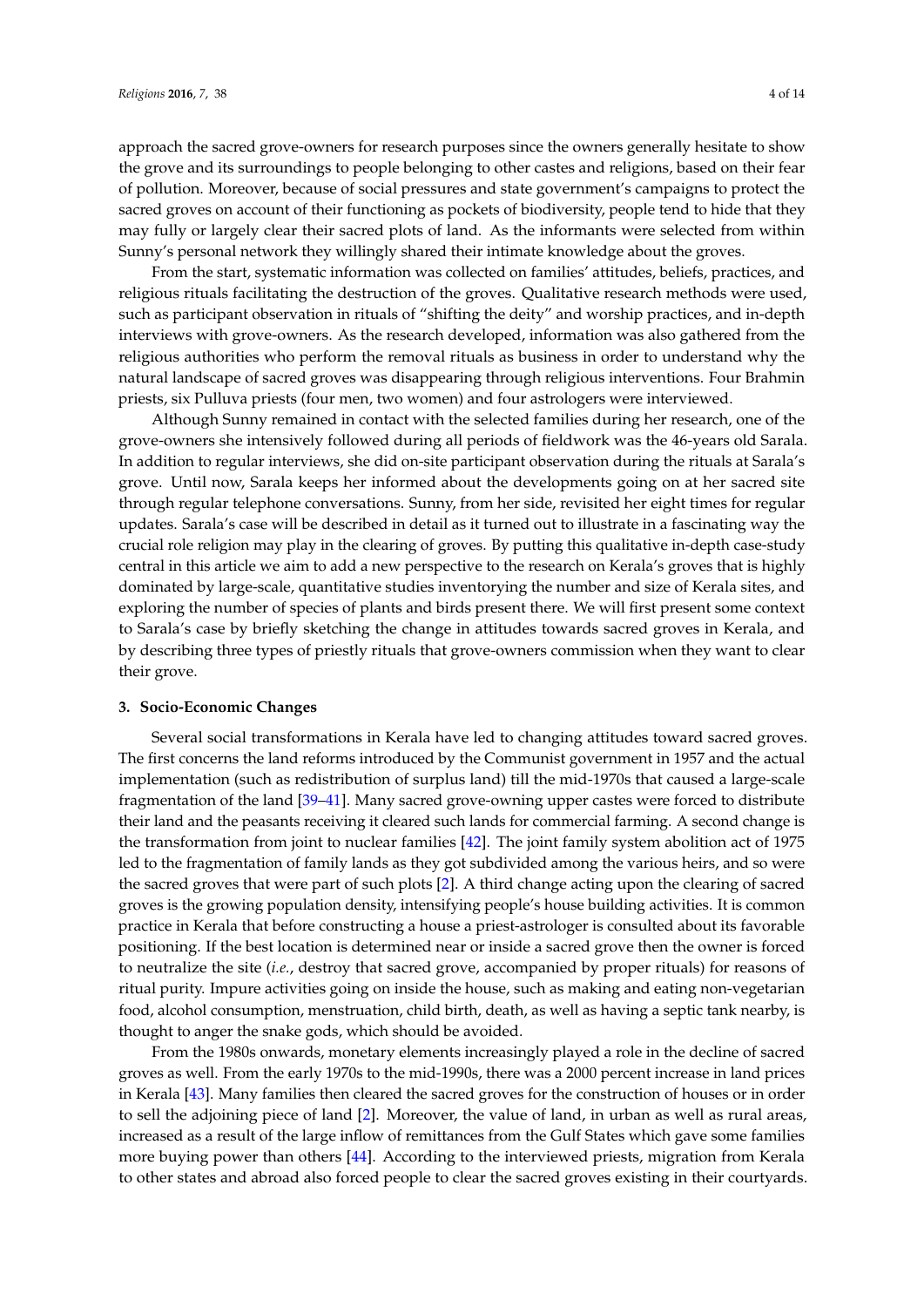The inevitable indifference and lack of proper care in their absence might anger the serpent gods who would retaliate by giving the family, even at a distance, numerous problems. To avoid the deity's displeasure the emigrants often cleared their abandoned groves with the appropriate religious rituals supplied by Hindu priests.

Although religion (*i.e.*, Hinduism as a worldview) was not the direct cause of the destruction of the groves, families started employing ritual strategies, supplied by the same religion, to mitigate possible consequences. This shows us Hinduism—and by extension possibly other religions as well—both as a continuum and as elastic, adjustable and inventive. If the situation requires that changing needs and values are accommodated, the same tradition may well prove versatile and varied enough to offer transition rituals that benefit both client and priest, even when this is at the cost of old-growth green pockets of biodiversity.

#### **4. Religious Clearing Rituals**

The ritual repertoire offered by Hindu priests involves three ceremonies that respectively relocate, reduce, or destroy the deity's home. The first is called *kaavumattam* and entails shifting the deity to another location inside the owner's garden itself. The entire sacred grove is cleared and the deity (either merely its spirit or its existing material form, *i.e.*, the aniconic stone symbol or the iconic statue) shifted from the original *kaavu* to another location inside the owners' garden where a single new tree is planted. This ritual is relatively simple and can be finished in a day.

The second ritual is called *punaprathishtta* and is the most common ritual among the three. It entails limiting the size of the sacred grove and restricting the abode of the deity to a single fixed spot inside the reduced grove. The ritual became accepted practice nearly fifty years ago and is now widely applied. The biggest part of the ground is cleared and all vegetation cut except for one big tree, which symbolically represents the ancient grove. The priest restricts the deity's space to no more than a concrete strip of floor on which a pyramid-shaped stone is placed. The serpent deity is then ritually invoked to take this open-air shrine as its abode [\[7\]](#page-11-16). In certain groves, a concrete structure covering the deity with some kind of roof or shelter may be added. In that case the god has changed status, has become a more prestigious indoor god, and the structure is called a temple. Once the original vegetation has been destroyed and the deity is supposed to reside in a single concrete structure, the rest of the site can be utilized for alternative purposes.

Another third ritual is called *ozhippikkal* and entails expelling the deity from the grove to an existing, man-made serpent shrine in the compound of a major temple elsewhere. When this has been accomplished, the owners need to wait twenty-one days before the sacred grove area can be permanently cleared of trees and other vegetation. We observed that this ritual is conducted mainly when owners intend to sell the whole plot or construct a house. Pulluva priests (non-brahmin priests specialized in serving the serpent deities) say they take one to three days to finish the ritual according to the power of the deity. In some cases the Brahmin priests spend a mere three hours on the actual site of the sacred grove and conduct the rest of the ceremonies in their higher status temple compound. Pulluva priests may also take merely the spirit of an evicted deity to a famous regional temple containing a serpent shrine. They have to pay a yearly fee to the serpent shrines where they ritually propitiate the spirits of moved deities. The Brahmin priests recommend the families to make an annual pilgrimage to offer prayers and all kinds of material offerings and money to that specific serpent shrine temple.

All interviewed grove-owners remarked that the shifting and clearing rituals are very expensive. There is no standard rate for the rituals. The priests will state an amount in accordance with the financial condition of the grove-owner, the status of the priest performing the ritual, the time the ceremony requires, the day on which the ceremony takes place, and the power of the deity residing in the grove. Rates for *punaprathishtta* rituals range from 5000 rupees (71 EUR) to 20,000 rupees (284 EUR); rates for *kaavumattam* rituals range from 50,000 rupees (710 EUR) to 20,000 rupees (284 EUR); and rates for *ozhippikkal* rituals range from 80,000 rupees (1136 EUR) to 3,00,000 rupees (4263 EUR).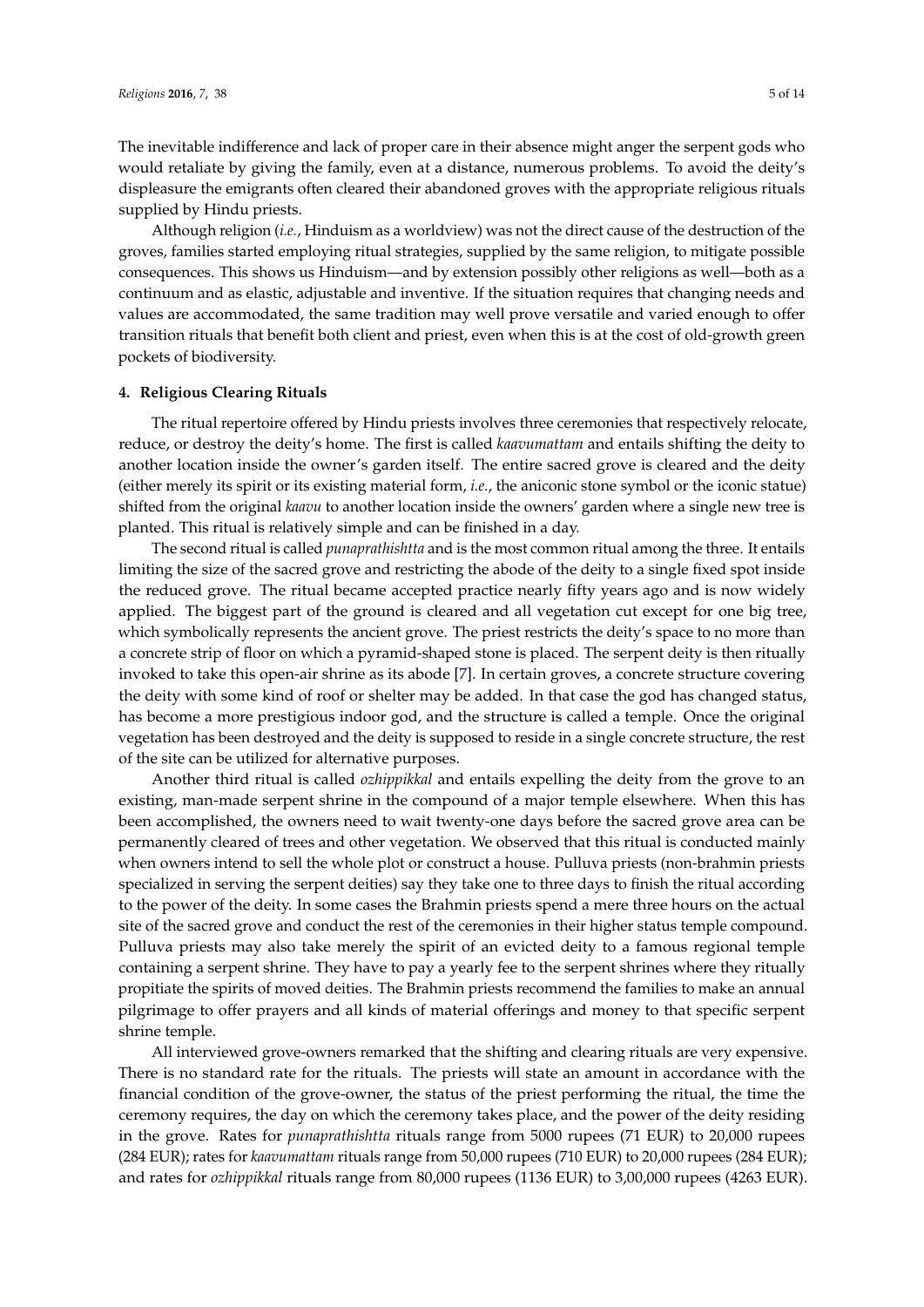Three different categories of priests are involved in these rituals: Brahmin priests, Pulluva priests and priests belonging to the village temples. The rates differ for upper-caste Brahmin and lower-caste Pulluva priests. Some people prefer to have the rituals performed by Brahmin priests and others will trust the Pulluvas more, as the latter are specialized in matters concerning snake worship [\[45\]](#page-13-1). The availability of certain priests on specific auspicious days may also be a factor of consideration in clients' selection of the priests. In the high season (September to March) all three types of priests may be booked most of the days.<sup>2</sup>

Formerly, only Brahmin priests conducted the shifting and clearing rituals, but nowadays the Pulluvas also perform them, along with their usual songs and prayers. The monetary factor induces them to do so, though opinions differ among the various priests. A younger priest stated that the rituals of evicting the deity from its original dwelling place may bring misfortune to his family. Earlier he too had been performing the rituals but recently he had stopped. According to him the Pulluva community will only survive if there continue to be sacred groves. In contrast, a senior Pulluva priest with forty years of experience stated that Pulluvas are entitled to do all the clearing rituals and have the exclusive right to have the trees in sacred groves cut down and sell the timber. All stakeholders involved in the clearing rituals confirm that nowadays the rituals are a kind of business and that money is the main consideration for performing them. Priests even advertise the rituals on the Internet for purely financial motives, and prospective clients likewise use Internet for seeking their services and comparing their rates and conditions.

In addition to the different groups of priests, astrologers also take part in the business of clearing rituals. They usually, through consultation of charts and other forms of divination, announce the names of the god(s) present in the sacred grove, the wishes these gods may have, whether the gods are happy or angry, and the nature of the gods (whether they are kind or more of a ferocious character). They determine the auspicious day(s) for the ceremonies, the varieties of rituals to be performed and the favorite priest of the god(s) concerned. The astrologers too charge fees based on the financial condition of the grove-owner. The seniority and popularity of the astrologer is also a factor in fixing the fee. The rates vary from 10 to 200 EUR for one sitting.

#### **5. Sarala's Case: From Sacred Grove to Sacred Economy**

In the course of 2012, Sarala's case was selected as a principal one and started to be intensively studied for several reasons: Sarala was open about the clearance of her grove and thus enabled us to follow her in all her activities and considerations regarding the grove; her clearing and temple-building activities resonated with the activities undertaken by other (often female) grove-owners; and yet she was unique in organizing elaborate yearly rituals that could be attended by the researcher. These rituals enabled us to do on-site participant observation, to cross-check the information collected during interviews, and to gain a more profound and intimate understanding of religion's ambivalent role in the (de-)construction of the sacred sites. Moreover, the clearing and building activities in Sarala's grove appeared to develop rapidly during the fieldwork period. This acceleration of events made it possible to closely follow the various stages in the shrine's development which added much to the data collected in retrospective. Sunny gradually built a close and intimate relationship with Sarala and followed her in all her grove-related activities. In this way, the domain of lived religion—so often hidden from the perception of researchers whose visits tend to be overly determined by time restraints and structured interviews—along with the gradual changes in sacred sites could be fully explored.

<sup>2</sup> As neither priests nor grove-owning families eagerly reveal any insider's information about sacred groves and the clearance of such sites, it is difficult to determine exact numbers of shifting and clearing rituals. While priests' estimates varied from 10 to 100 such rituals a year, others declared not to be willing to reveal the numbers "as it would make the snake gods angry with them". The same argument was also occasionally made by the grove-owners themselves, which highlights the controversial character of the research topic.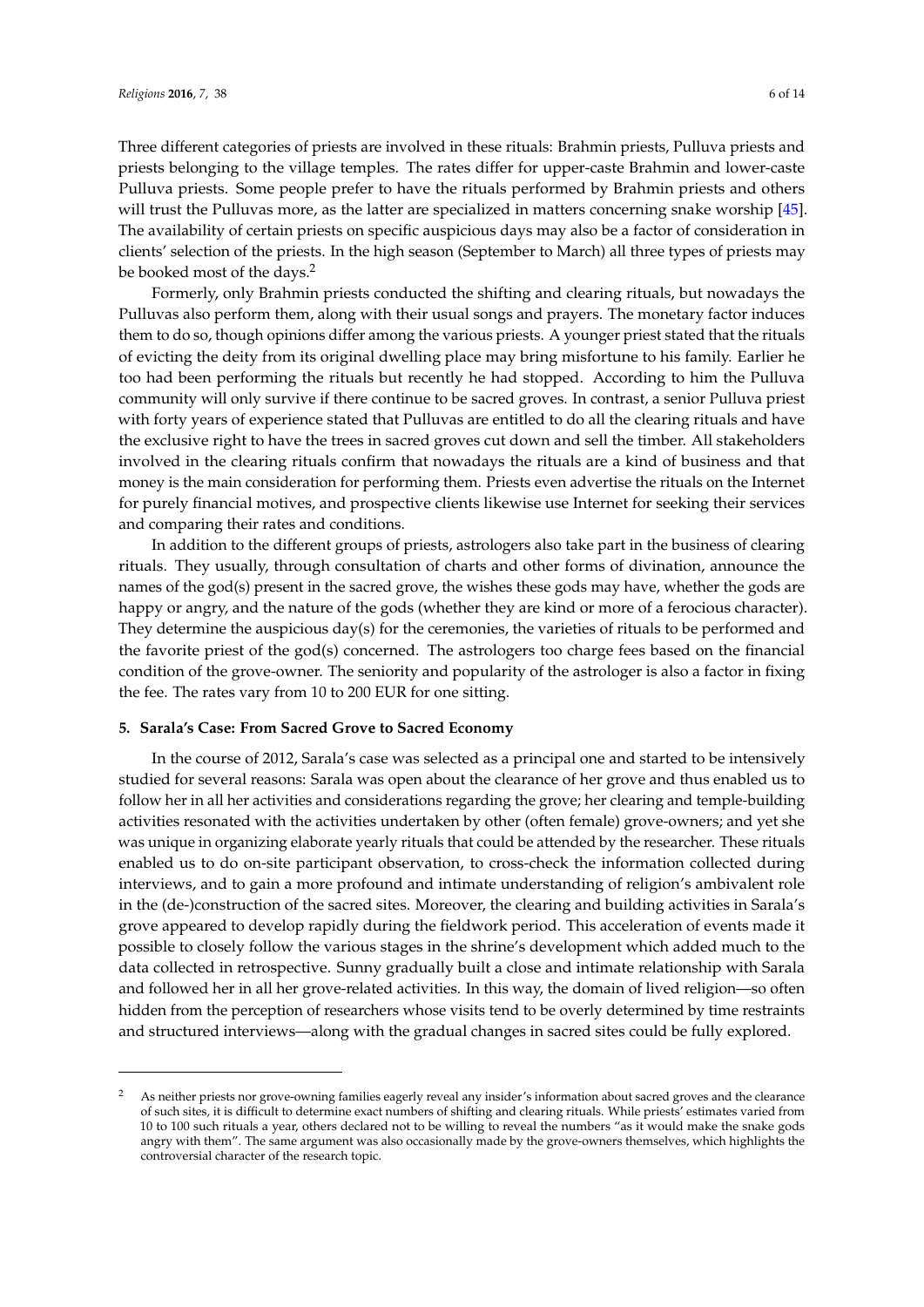Sarala's grove is situated in the village of Kaavupuram in Thrissur district (central Kerala).<sup>3</sup> This is a relatively large village (15,000 inhabitants) with all modern facilities like schools, Internet cafés and sports clubs. Sarala (46 years old at the time of the first interview) was born in an upper-caste Nair, matrilineal family and her husband (then 55 years old) belongs to the lower Vettuva caste, which is patrilineal. They had an arranged inter-caste marriage and have two children, a girl (at that time 25 years old) and a boy (23 years old). The girl is married and lives in a nearby village with her husband's family. The boy stays with his parents and is on and off searching for a job. Despite her high-caste status, Sarala works as a sweeper in a school and her husband is a daily wage worker in the village, constructing temporary party halls for ceremonies. Sarala had received a share of the ancestral property on the occasion of her wedding, since her mother did not have money or gold to give her as a dowry. Her two sisters had received an equal piece of land when they married. Sarala, her husband and children used to live in a rented house near her maternal family in the village. When in 2002, seven years after her mother's death, they decided to construct a house on Sarala's ancestral land, they approached an astrologer who told them there was a sacred grove (0.1 ha) in that plot. They then built a new house near the sacred grove. This is where they now live.

When Sarala heard about the grove, she decided to start lighting a lamp on that spot and continued doing so daily. As she is a devout Hindu she was still concerned about her mother's death, which had happened because of a snake bite. This had made the prediction of an astrologer come true who had attested that her mother, who suffered a mental illness, was cursed by a snake god and would die as the result of a snake bite. Sarala consulted an astrologer who told her to have the *punaprathishtta* ritual performed as the grove had been in a neglected state for many years. Sarala was told to clean the site: removing plants, creepers and grass, lopping off the branches of trees and trimming the hedges. She also had to bring her family members together in the sacred grove for rituals and ceremonies to please the snake gods. Sarala contacted a Brahmin priest for conducting the ritual. He told her that many snake gods and goddesses were residing in the sacred grove, "attracted by a treasure inside": gold, diamonds and precious stones would be there in pots, allegedly inside the well. Impressed by the news, Sarala's husband and son started to clear the sacred grove for *punaprathishtta* and made, adjacent to the well, a stone enclosure of about 50 cms high, surfaced with cement. They placed three concrete *naga* (serpent) statues on concrete bases inside, close to the only tree that had survived the clearing activities. Although Sarala continued to light a lamp in the sacred grove each evening, some family problems started: Sarala's son got involved in a police case and Sarala herself got skin diseases. This was interpreted as a sign that the snake gods were unhappy with the work the family had done in the grove.

In 2009, they again approached the astrologer for learning what the gods were trying to tell them. The astrologer suggested that the serpent deities were unhappy as there were no offerings. The astrologer divined that the snake gods and two *devis* (female manifestations of the supreme god) wish to sit in a proper temple—not an open-air shrine as was the state of things at that time, but instead a roofed concrete construction—their bodies adorned by all varieties of gold ornaments. As Sarala was a poor lady, lacking the cash to fulfill these demands, she had to pledge her gold bangles in order to have gold ornaments made (necklace, chain, ear rings, bangles and anklets) for the snake gods and *devis*. She then decorated the deities with all these ornaments, which made them sit in the small open-air shrine happily. In November 2011, two years after the astrologer's divinations, Sarala managed to construct a small temporary building for the *devis*, called *balalayam,* and to perform an expensive ceremony for its consecration, the *balalaya-prathishtta*. It is mandatory to build a *balalayam* before constructing a proper temple. It enables people to start visiting the sacred grove and give offerings long before the required amount of money for the temple has been collected. During the inauguration ceremony of the temporary building the deities are invoked and asked to sit inside.

<sup>3</sup> For privacy reasons the names of both grove-owner and the villages are changed to pseudonyms.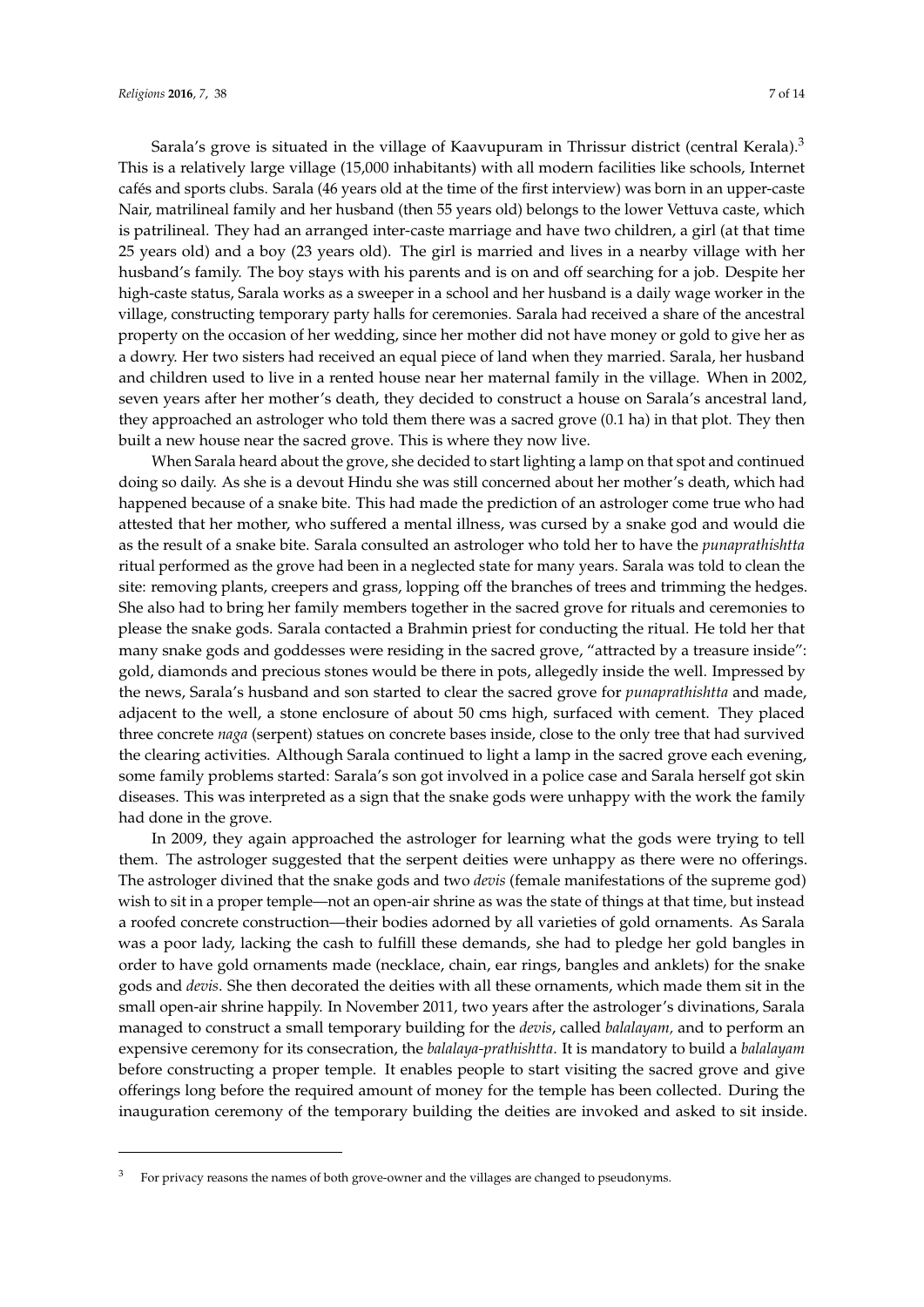As soon as the construction of the proper temple will be finished, the spirits of the deities will be transferred from the *balalayam* to the newly built temple. Soon after the *balalaya-prathishtta* Sarala began to notice that miracles were happening to some of the devotees: several couples got children after having prayed there, and many skin diseases were cured. One person found a job, and another visitor was cured from a serious disease. Those who believed to have received these blessings from the gods used to give devotional offerings, cash and other gifts in return.

In early 2012, Sarala started constructing the temple that would replace the *balalayam* with the help of the money donated by devotees, neighbors, relatives and local sponsors. When Sarala asked people for money on behalf of the serpent deities, they were willing to give, as people consider them to be great wish-fulfillers. The effectiveness of petitions made in the *balayalam* helped her to get the construction of the temple started. Through mobilizing the support of people in her social network, she was able to finish the temple construction by mid-2012. She intended to continue the costly constructions and ceremonies demanded by the gods even though she was getting deeply into debt. Huge amounts of money had already been spent on clearing the grove, building the abodes and having priests perform the required ceremonies. At that time, however, again some issues in the family came up. Her son applied for a passport to travel and take up a job abroad but the application was rejected. Sarala again approached the astrologer who told her that two goddesses—Bhuvaneswari Devi and Sathyabhairavi Devi—wish to have separate temples. Because of envy Sathyabhairavi Devi even insisted on having a bigger temple than Bhuvaneswari Devi and the snake gods. Soon after, Sarala again managed to collect money, now for the construction of three temples: one for the serpent deities, one larger construction for Sathyabhairavi Devi and a very modest one for Bhuvaneswari Devi. Moreover, the astrologer said that adjacent to the temples there should be a kitchen built purposely for preparing food for the gods and an office near the temples to store the ritual materials and administer the offerings and monetary revenues. To mobilize people for financing all this, Sarala placed banners and posters inside the grove claiming that it was a serpent shrine. She also circulated announcements explaining the condition of the sacred grove, the reasons for having more rituals performed and the names of the priests conducting these rituals.

When in 2013 the sacred grove further developed into a temple complex containing a serpent shrine and two goddess temples, the deities appeared to become even more demanding. This put Sarala in a precarious position between domains of purity and impurity, since on top of ornaments and a separate temple, Bhuvaneswari Devi now asked for non-vegetarian food and liquor. This meant that Sarala had to prepare such food and offer it to her every week. Moreover, she was told by an astrologer that an evil spirit named Karimkutty, residing there in the open air, demanded rice flakes and three varieties of liquor, full glasses of each. Sarala learned that if the glasses would not be full the god would cause some misfortune in the family. Alcohol offerings exist only in lower-caste people's sacred groves. As Sarala's husband belongs to a lower caste, these demands could be fulfilled along caste lines; otherwise this would not have been possible in a Nair shrine. Alcohol and non-vegetarian food offerings to lower deities are habitually to be placed in the *puja* (worship) room inside the house; after some time Sarala and her family would consume it. The rest of the offerings, vegetarian substances such as turmeric, rice flour and coconut pieces meant for the higher deities, are to be given inside the grove. A priest recommended that she should not cook non-vegetarian food even for the family in the traditional cooking style (in the open fire with firewood inside the kitchen), since the deities in the grove (except Bhuvaneswari Devi) might condemn it. Flaws in divine diets may have serious consequences for those who provide them. Sarala's life began to become more complicated by the day. She now cooked non-vegetarian food on the gas stove in her own kitchen in order to follow the various dietary rules. Snake gods apparently did not have a problem when non-vegetarian food was prepared on a modern gas stove. Though Sarala, as she is married into the lower caste of her husband, did consume non-vegetarian food, she would not enter the grove on the day she did so. The grove is considered as purer than the house. Sarala and her daughter will enter the grove only after having taken a bath, and they will not enter the grove at the time of menstruation.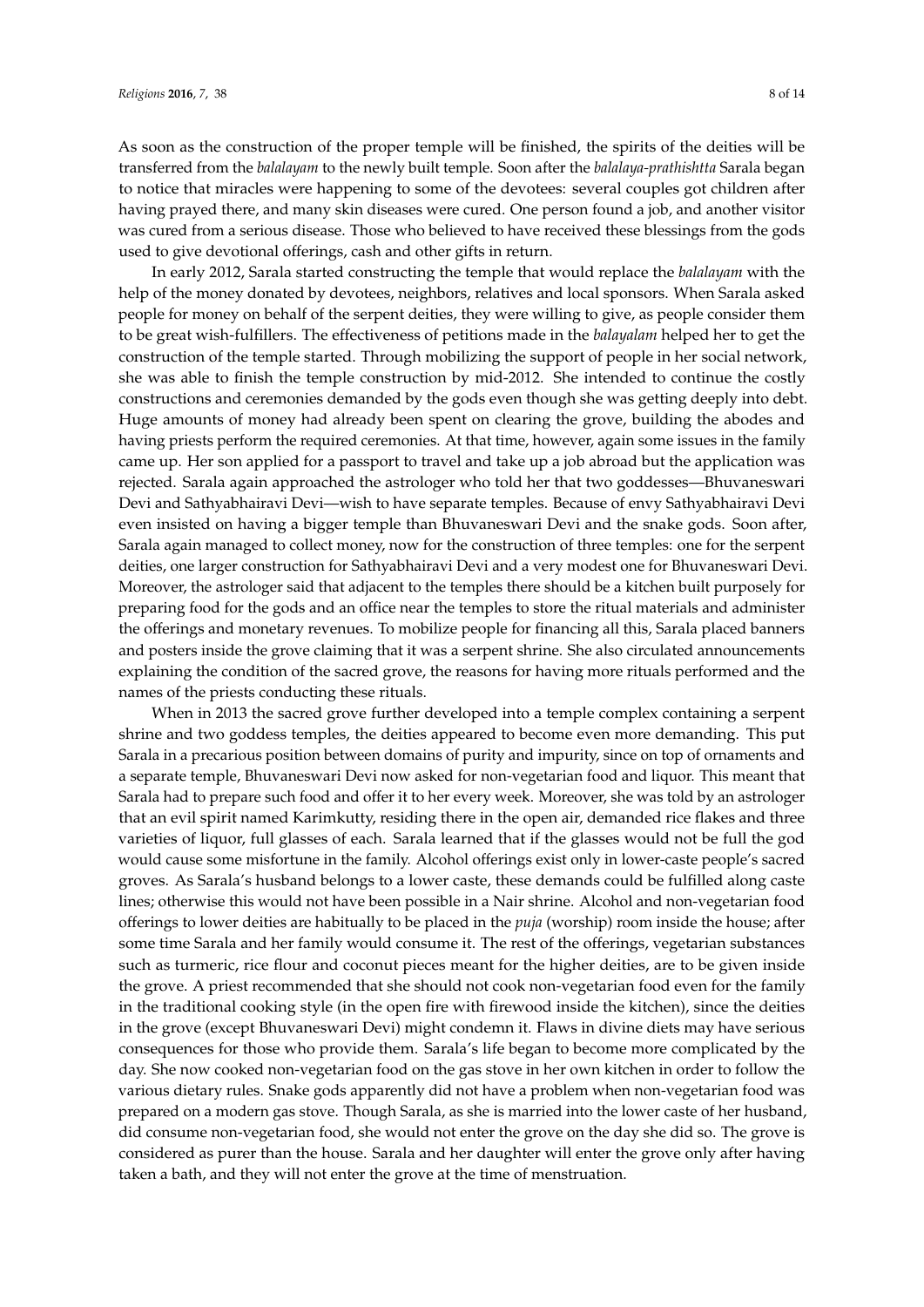Whenever they can manage to raise some money from devotees or from their relatives they continue to modify the deities' housing arrangements in the grove. Periodically Sarala will call the astrologers to know the will of snake gods and *devis* in the grove and have the necessary rituals performed. Whenever the gods demand rituals on a grander scale Sarala will have printed notices distributed in the village and its surroundings, in which she invites people to participate in the auspicious functions. Now that the three temples are established, many people continue visiting the sacred site, taking along many types of offerings: cash payments, milk, turmeric, rice, oil, pudding, flowers, silk, coconuts, sweets, incense, or whatever they wish to give. Besides the daily visits to the grove, people also come for special occasions, such as weddings and *choroonu* (feeding rice to a baby for the first time). Another important offering is *thulabharam*, the traditional offering of the equivalent of one's body-weight in such materials as flour, sugar, jaggery, butter, ghee, coconut, gold, silver or any other precious material. These rituals show that, by 2013, people in the community were appropriating and supporting the site and making it part of their personal and family history.

The money obtained from selling the material offerings and the cash donations are managed by Sarala alone. The devotees usually put money in the *bhandaram* (collection box) when they visit the deities and Sarala collects the money intermittently. She uses it for the maintenance of the site and the temples. She also uses the money for giving fees to the priests performing the rituals and for buying *puja* (daily ritual) necessities and temple commodities. Sometimes she gives free meals to people associated with the temple ceremonies. She also uses part of the money for settling her debts associated with temple construction. Devotees belonging to a wide range of castes have given her monetary support for building the temples, for buying the ritual commodities and for having special prayers said. Sarala never asks money from relatives. She rather takes loans from banks and money lenders and from the societies in which she owns a share (so-called *chit* funds: savings schemes existing all over India and a common tool for raising money among lower middleclass in Kerala). She also borrows money from her work-place. In a room inside her home, Sarala keeps a store of *nilavilakku* lamps (traditional bronze lamps, used in rituals and ceremonies) that she received from the devotees by way of gratitude for having had their wishes fulfilled. Sometimes she sells these lamps to make some money for meeting temple-related expenses. She intends to continue the costly constructions and ceremonies demanded by the gods even though she is getting deeply into debt. She spent nearly one million rupees (14,210 EUR) on clearing the grove, building the temples and doing the related ceremonies. She is hopeful that she can settle her debts once her grove starts attracting higher numbers of devotees, bringing cash and other offerings to her place. Early 2013, Sarala finished the construction of the three temples but she still has to raise the money for making a kitchen and an office inside the sacred grove.

To attract public attention and more devotees to her shrine, she celebrated a temple festival in January 2013, right after the consecration of the three temples. More than 2000 EUR were spent on the function. The fee alone for the Brahmin priest already amounted to 1000 EUR. During this festival, prayer rituals were conducted for three days. On the fourth day the *ashttanagakalam* ceremony, a special invocation for pleasing eight serpent deities, was performed. It is usually conducted in the night time, as it is believed that the snake gods will come out quickly at that moment. The sacred grove and the temples inside the grove were nicely decorated with lights and flowers. Abstract drawings of intertwined snake gods, made of different colors, were drawn on the floor. Pulluva priests recited songs to invoke the serpent deities. It is expected that on such occasions the spirits of snake gods may enter especially some of the female devotees. As soon as the gods take possession of the young girls, these girls start to dance in trance, undulating like snakes. Sarala's daughter, her relative, a neighbor and a small girl danced in acrobatic style and indeed became oracles. Among them especially Sarala's daughter performed vigorously and in her trance she mediated between men and deities. Brahmin priests asked questions to the oracles on matters raised by devotees. Sarala's grandchild was playing joyfully while watching the ceremonies and the priest predicted that by the age of 12 he will also become an oracle. In this way, the line of inheriting property and religious skills—from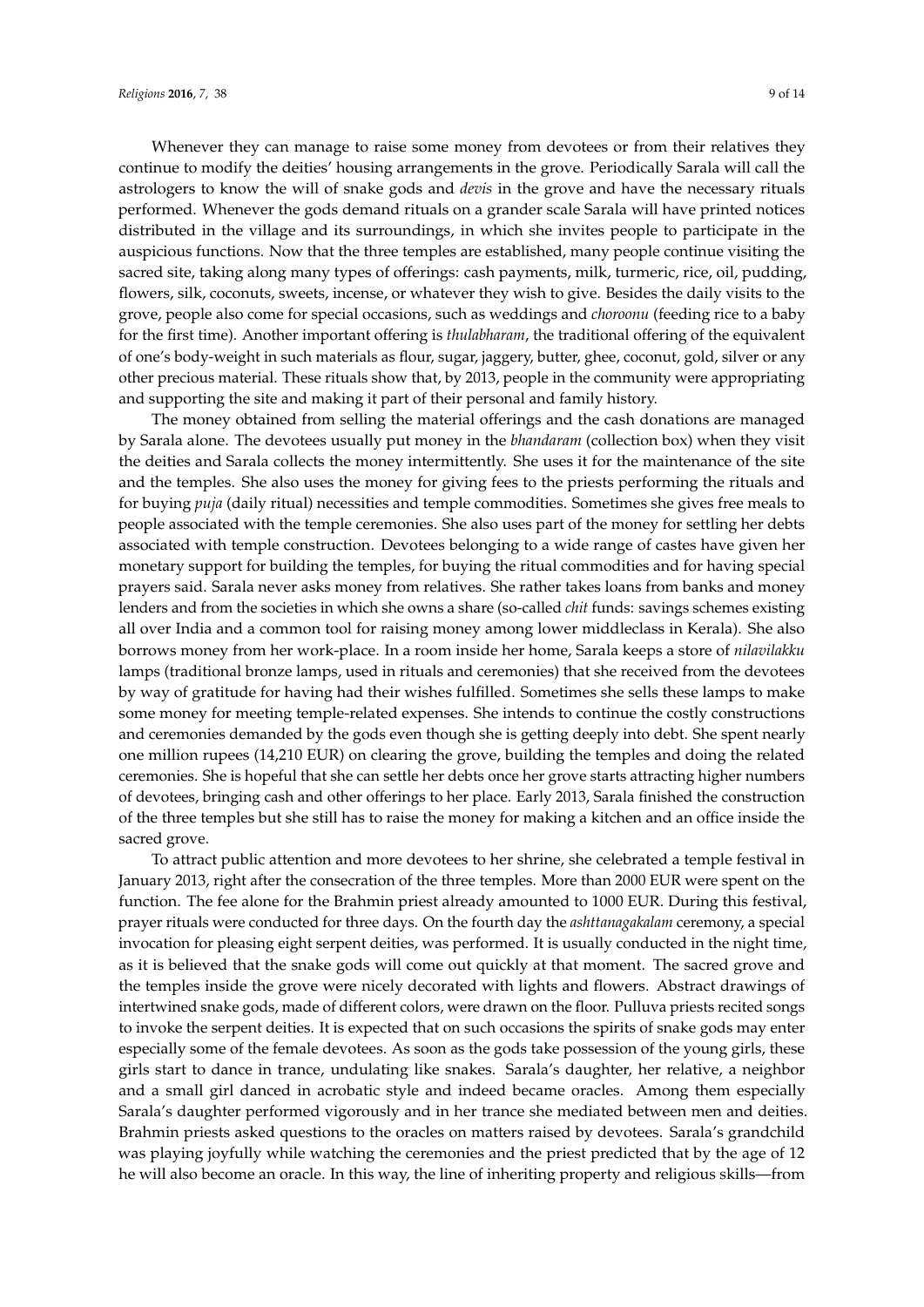Sarala's mother's death till her great-grandson becoming an oracle—seems to be inscribed into the development of this particular sacred grove.

Ever since that first time in 2013, Sarala organizes an elaborate version of the *punaprathishtta* ceremony every year in January. It is called a festival because of the high number of devotees coming, the elaborate ritual program offered to the audience and the temples being "properly" built now. Even the open-air temple for the snake gods has a more proper appearance by now as the height of the surrounding wall has doubled and has to be closed with an iron gate. Although the place is still called a grove, there is, with only one relatively small tree left from what used to be a *kaavu*, a predominance of bricks, cement, paint and iron locks. While the ritual and gift economies are flourishing in this bustling and crowded built environment, any claim to "untouched" vegetation or "biodiversity" has gone. Even when grove-owners like Sarala feel less shameful when the devastation of nature takes place under the guidance of religious authorities and with religious rituals, the clearing and subsequent economic operation of the site still remain contested in society. Sarala's sisters who married Christian husbands do not visit the site and condemn the way she exploits her land. Additionally, many villagers accuse her of making profit on her grove, which she firmly denies. Since the state protects the sacred groves in Kerala, government officials visit the sites and offer financial help to those who properly conserve the nature in their *kaavu*. When in 2015 officials visited Sarala's grove, they were not happy with the condition of the flora, said it did not look like a grove at all and refused any financial help. Sarala then planted some saplings in pots and kept them near the grove, but the effort does not look very convincing since the plants are ailing.

#### **6. Less Green, More Money, but Also Increasing Debts: Discussion and Conclusion**

In our focus on Sarala's case—an ongoing entanglement of religious devotion, fears of demanding and revengeful deities, consultations with various priestly specialists, and ever more complicated patterns of religious gift-giving—we have shown an intriguing example of the ambiguity and ambivalence of religious practice. We found that priests of various castes accommodated their ritual repertoire to changing social and spatial conditions, just as local people were apt to pragmatically adjust their priorities when their socio-economic conditions changed.

For priests of various castes, astrologers, and small-scale religious entrepreneurs, clearing sacred groves is booming business. In times of change and new opportunities they respond to people's need for spiritual protection and effective cures by offering mitigating rituals from the same ritual toolkit which used to thrive on fears of the forces of untamed nature. Religious specialists thus do not keep people from economically exploiting the land; they even accommodate and facilitate the process of environmental degradation by offering, on the one hand, soothing rituals to their clients in need of dwellings and blessings, and, on the other hand, gentrified places to the deities, with a constant supply of offerings guaranteed. They herewith frustrate the government's science-inspired campaign to protect the groves as crucial pockets of biodiversity. On the clients' side the sacred obviously keeps pulling at human hearts, at purse strings, and at hopes in an otherwise often vulnerable existence. Although tradition-instilled fears of the sacred may incite them to avoid the wrath of deities living non-domesticated lives among patches of relatively undisturbed forest, daily living conditions make human interaction (as well as intervention) with the deities' favored habitat increasingly common. One of the points of encounter between human habitats and the domain of the naturally sacred is man's need of land: for roads, for food, for raw material, for building activities. In people's effort to save the grove when using the land for other purposes, it is the deity who stands center stage, not the tree, the greenery, or the forest. People's ethical problem with clearing the groves apparently is the disturbance of the gods, and not so much the destruction of nature.

Not everything is rosy for those involved, though. Some forward-looking ritual specialists face the predicament that in assiduously assisting the clearing of sacred groves their next generation may be out of business altogether. Grove-owners like Sarala (who merely wanted to build a house on her ancestral land) get caught up in an intensified and at times maddening circle of debts and divine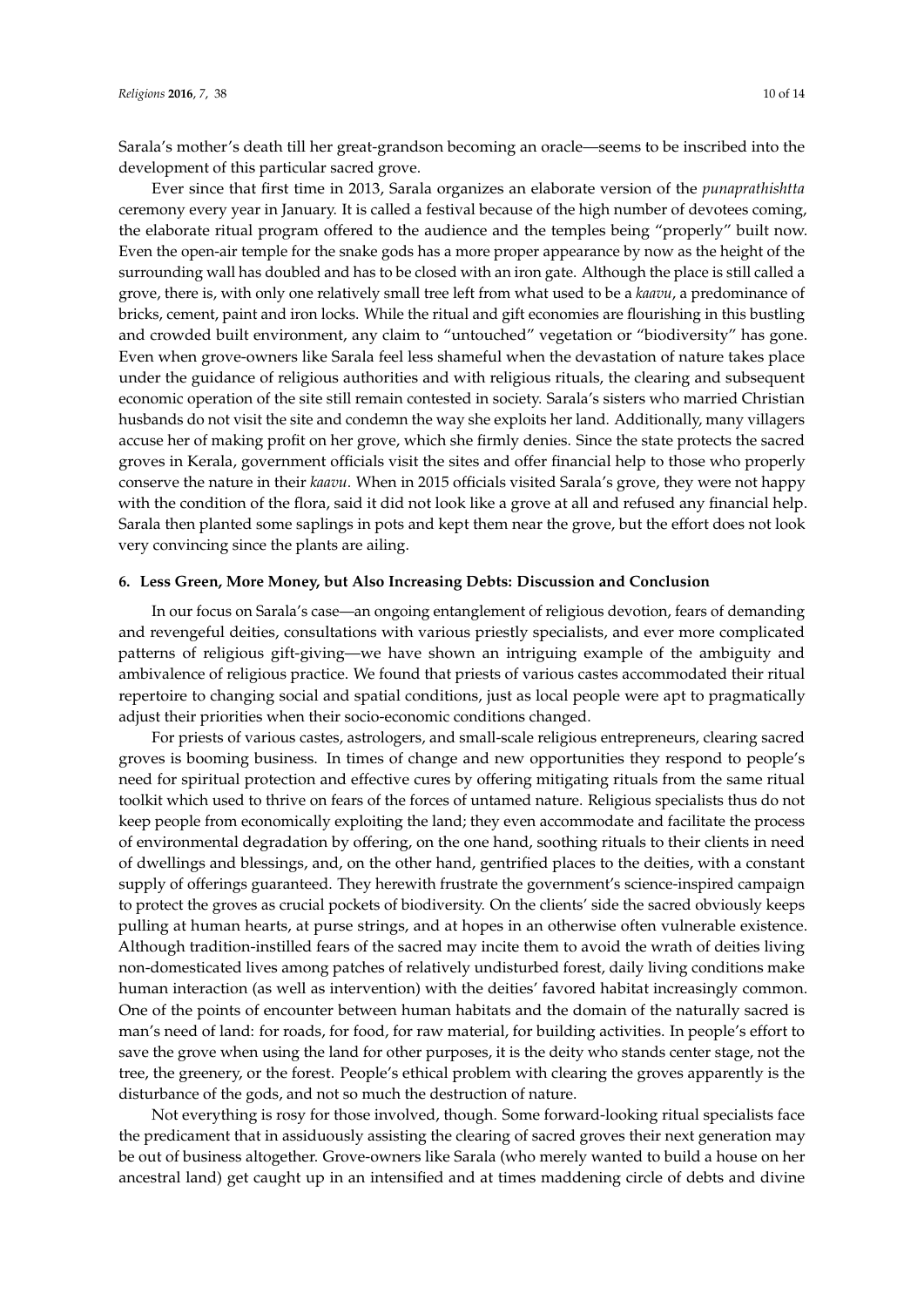demands. Whereas formerly the forces in nature were satisfied with occasional simple offerings in the forest, once these entities have been shifted and installed as part of human habitats they begin to voice ever more exacting demands.

Rather than finding a relationship between the clearing of groves and a loss of religion we thus found that the clearing resulted in an intensification of both religion and the grove's economy, with more and more temples built, rituals done, offerings given, and the claims of the gods becoming ever more complicated and compelling. The grove's wealth developed in what we call a sacred economy: people's balanced reciprocal relationship with the spiritual world produced by a careful management of spiritual resources based on gift-exchange [\[46](#page-13-2)[,47\]](#page-13-3), while also negotiating prices and offers with religious specialists in the cash economy of the ritual market. Today, Sarala's shrine management looks like running a business: advertising, collecting incomes, building and maintaining the temples, preparing food for different gods and large numbers of devotees, shopping for and selling offerings, pledging gold, leasing property, hiring and mobilizing people for practical, ritual and financial support, negotiating best prices with priests, purchasing the necessary ritual items, paying debts, contracting loans, finding new funds, and last but not least, doing a time-consuming financial administration. Grove-owners like Sarala make a determined effort to maximize the benefits and minimize the detriments of spiritual powers by investing money and devoting lots of attention and physical work to these powers. These efforts appear to result in a multilayered economy of gifts and cash payments, circulating between gods and devotees and between owners and priests. This intrinsic relationship between religion and economy explains why nature could disappear without taking the gods and the related religious practices along. Though the groves have cultural capital—the vegetation along with the dances and songs performed there—people's need of the day is money. They therefore build economic capital at the expense of cultural capital but simultaneously gain social and symbolic capital that give both deities and devotees more power.

Apart from the downsides of the damaging developments (like deforestation, ethical problems, deep debts, and conflicting demands) we thus also see empowerment. Lower-caste priests claim privileged access to the possibly dangerous deities and the potentially lucrative timber business. Comfort- and prestige-loving deities keep the construction business revolving. Spacious temple complexes cater to increasing crowds. Additionally, Sarala, being a female grove-owner, although being married to a lower-class husband and being a sweeper by profession, has become a religious entrepreneur in her own right: instead of restricting the abode of the deities or having them relocated to one of the famous snake temples, she opted for constructing increasingly prestigious housing for the deities on her own plot of land. Though she classes the transformation of her grove under *punaprathishtta* (which would entail a restriction of the deity's dwelling), her intense devotion to and interaction with the gods has brought her as well as the gods much expansion. She now finds herself, to her own surprise, to be managing a business, functioning as a religious intermediary, and even transmitting this priestly position to her daughter and grandchild. The devotees recognize her spiritual leadership: they accept her as an oracle, mediating between the priests, local people and the powerful gods. Sarala quotes, as evidence for her authority, that she has exceptional commanding power over snakes, "which are feared by everyone". While scriptural religion may be restrictive by imposing taboos and interdictions concerning nature conservation, people apparently find in their lived religion a variety of strategic possibilities that oppose prescribed religion but effectively help to improve their day-to-day circumstances [\[48\]](#page-13-4).

What may be the rationale keeping these sacred economies and cultural complexities going, admittedly at the cost of green habitats and crucial biodiversities? We have seen that the socio-religious and socio-economic entanglements revolve around the core issue of mixed benefits and multiple stakeholders: spiritual solace, monetary gains, social capital, and female empowerment. However, these come with a price in terms of a de-natured alienation. Priests who were supposed to act as representatives of grove-dwelling entities now find themselves selling out the last green niches. Former grove-owners have become managers of a brick, mortar and cement compound in which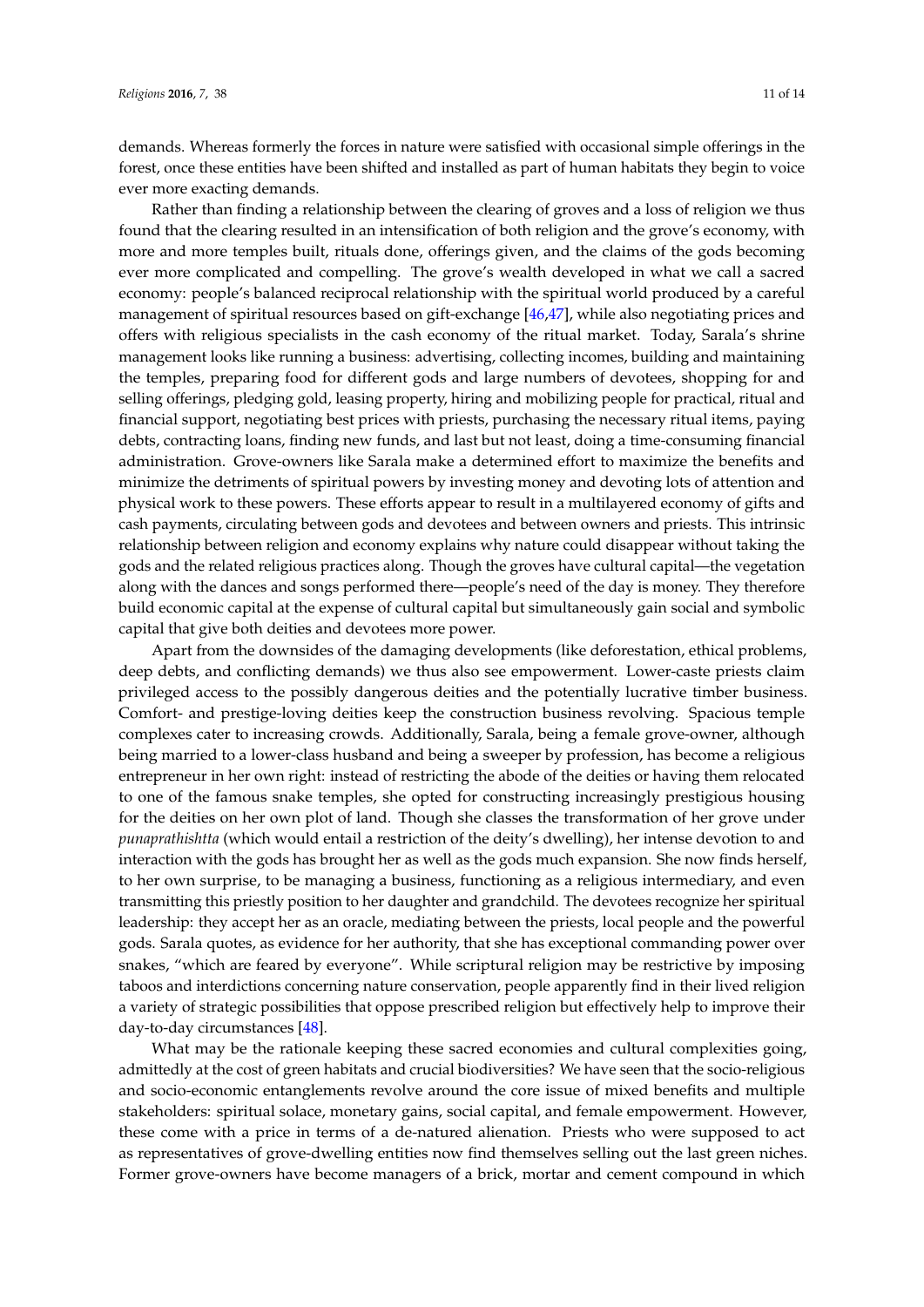humans and gods appear to flourish but nature obviously does not. In worldwide debates on the relations between religion and nature the sacred groves of Kerala are often referred to as felicitous examples of the conserving power of religious reverence. This may have been so in the past. Today many of the socio-economic and spatial transformations, in tandem with duplicities and ambiguities so characteristic of lived religion, indicate that people in Kerala have not become less religious today, but rather religious in a different way. Initial fear of the wild and awe of the sacred is overwritten with rituals of domestication, gentrification and templeization and with economic rituals of reciprocity and gift-giving.

**Author Contributions:** Sunny conducted the field research and did part of the literature research, Notermans and Nugteren complemented the literature research, assisted in systematically collecting the data for the main case-study, structured and analyzed all collected data, and prepared the manuscript for publication.

**Conflicts of Interest:** The authors declare no conflict of interest.

## **References**

- <span id="page-11-0"></span>1. Gadgil, Madhav, and Vaman D. Vartak. "Sacred groves of Western Ghats of India." *Economic Botany* 30 (1976): 152–60. [\[CrossRef\]](http://dx.doi.org/10.1007/BF02862961)
- <span id="page-11-1"></span>2. Subhash, M. D. Chandran, Madhav Gadgil, and J. Donald Hughes. "Sacred Groves of the Western Ghats of India." In *Conserving the Sacred: For Biodiversity Management*. Edited by P. Sivaswamy Ramakrishnan, K. G. Saxena and U. M. Chandrashekara. Enfield: Science Publishers, 1998, pp. 211–32.
- <span id="page-11-2"></span>3. Brandis, Dietrich. *Indian Forestry*. Woking: Oriental University Institute, 1897.
- <span id="page-11-3"></span>4. Kurup, K. K. N. *Aryan and Dravidian Elements in Malabar Folklore: A Case Study of Rāmavilliam Kaḷakam.* ¨ Trivandrum: Kerala Historical Society, 1977.
- <span id="page-11-4"></span>5. Freeman, Rich. "Gods, Groves and the Culture of Nature in Kerala." *Modern Asian Studies Studies* 33 (1999): 257–302. [\[CrossRef\]](http://dx.doi.org/10.1017/S0026749X99003261)
- <span id="page-11-5"></span>6. Unnikrishnan, E. *Sacred Groves of North Kerala: An Ecofolklore Study*. Thrissur: Jeevarekha, 1995.
- <span id="page-11-16"></span>7. Neff, Deborah L. "Aesthetics and Power in Pāmbin Tuḷḷal: A Possession Ritual of Rural Kerala." *Ethnology* ˙ ˙ 26 (1987): 63–71. [\[CrossRef\]](http://dx.doi.org/10.2307/3773417)
- <span id="page-11-6"></span>8. Kumar, B. M. "Forestry in Ancient India: Some Literary Evidences on Productive and Protective Aspects." *Asian Agri-History* 12 (2008): 299–306.
- <span id="page-11-7"></span>9. Iyer, L. A. K. *Social History of Kerala*. Madras: Book Centre Publications, 1968, vol. 2.
- <span id="page-11-8"></span>10. Nugteren, Albertina. *Belief, Bounty, and Beauty. Rituals around Sacred Trees in India*. Leiden and Boston: Brill, 2005.
- <span id="page-11-9"></span>11. Vartak, Vaman D., and Madhav Gadgil."Studies on Sacred Groves along the Western Ghats from Maharashtra and Goa: Role of Beliefs and Folklores." In *Glimpses of Indian Ethnobotany*. Edited by Sudhanshu Kumar Jain. Bombay: Oxford & IBH, 1981, pp. 272–78.
- <span id="page-11-10"></span>12. Sponsel, Leslie E., Poranee Natadecha-Sponsel, Nukul Ruttanadakul, and Somporn Juntadach. "Sacred and/or Secular Places to Biodiversity Conservation in Thailand." *Worldviews: Environment, Culture, Religion* 2 (1997): 155–67. [\[CrossRef\]](http://dx.doi.org/10.1163/156853598X00154)
- <span id="page-11-15"></span>13. Ramakrishnan, P. Sivaswamy, K. G. Saxena, and U. M. Chandrashekara, eds. *Conserving the Sacred: For Biodiversity Management*. Enfield: Science Publishers, 1998.
- 14. Sheridan, Michael J., and Celia Nyamweru, eds. *African Sacred Groves: Ecological Dynamics and Social Change*. Oxford: James Currey, 2008.
- <span id="page-11-11"></span>15. Kent, Eliza F. *Sacred Groves and Local Gods: Religion and Environmentalism in South India*. New York: Oxford University Press, 2013.
- <span id="page-11-12"></span>16. Unnikrishnan, E. "Kavutheendiya punya papamgal." *Mathrubhumi* 9 (2010): 12–18.
- <span id="page-11-13"></span>17. KSCSTE (Kerala State Council for Science Technology and Environment). *State of Environment Report Kerala*. Thiruvananthapuram: ENVIS Centre, 2005.
- <span id="page-11-14"></span>18. Vatsyayan, Kapila. "Ecology and Indian Myth." *Indian International Centre Quarterly* 19 (1992): 157–80.
- 19. Narayanan, Vasudha. "'One Tree is Equal to Ten Sons': Hindu Responses to the Problems of Ecology, Population, and Consumption." *Journal of the American Academy of Religion* 65 (1997): 291–331. [\[CrossRef\]](http://dx.doi.org/10.1093/jaarel/65.2.291)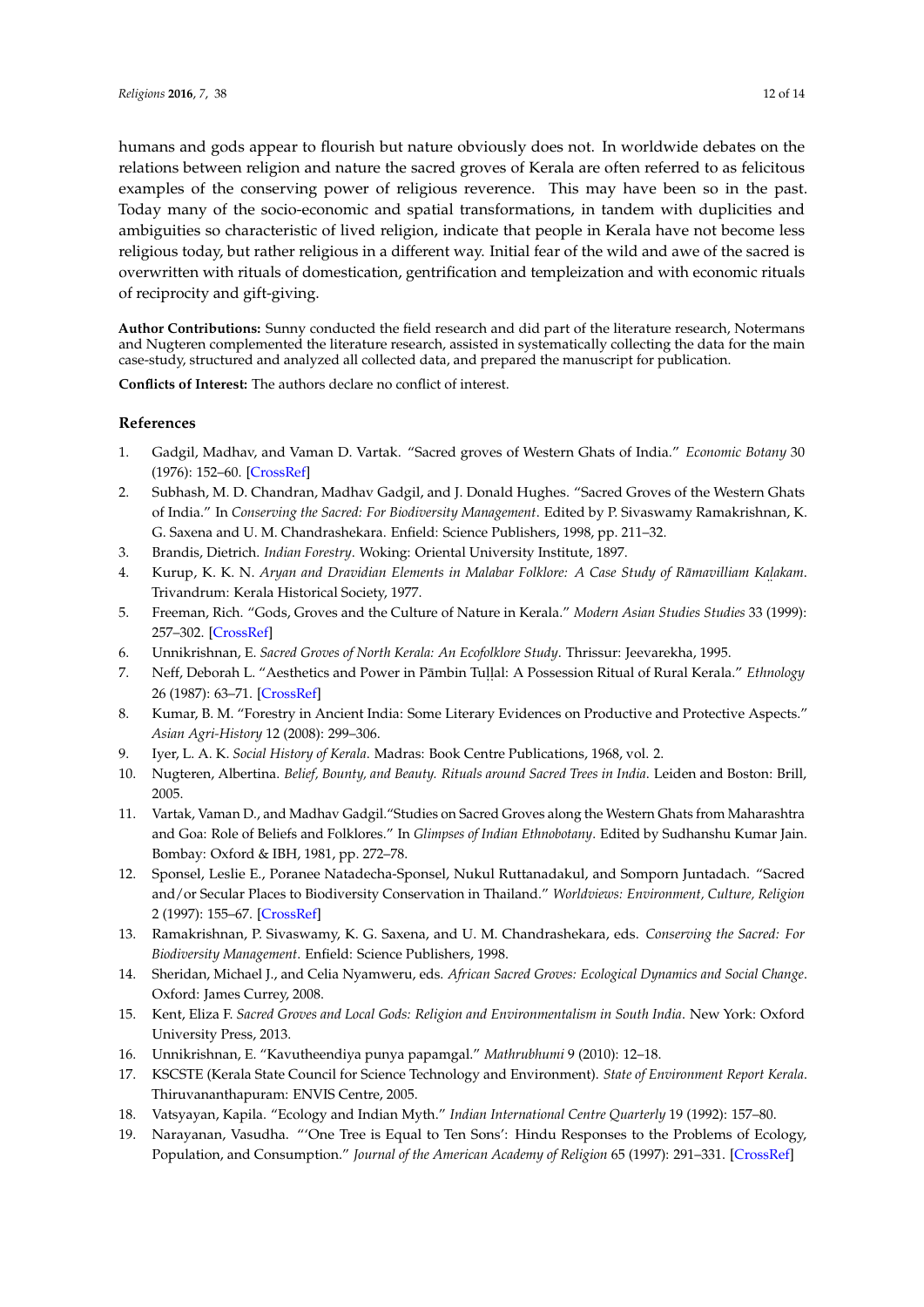- 20. Gold, Ann Grodzins, and Bhoju Ram Gujar. "Of Gods, Trees and Boundaries: Divine Conservation in Rajasthan." *Asian Folklore Studies* 48 (1989): 211–29. [\[CrossRef\]](http://dx.doi.org/10.2307/1177918)
- 21. Narayanan, Vasudha. "Water, Wood, and Wisdom: Ecological Perspectives from the Hindu Traditions." *Daedalus* 130 (2001): 179–205.
- <span id="page-12-0"></span>22. Nugteren, Albertina. "Cosmos, Commodity, and Care: Three Layers in Hindu Environmental Awareness." In *Environmental and Climate Change in South and Southeast Asia: How Are Local Cultures Coping?* Edited by Barbara Schuler. Leiden and Boston: Brill, 2014, pp. 27–42.
- 23. Gadgil, Madhav, and Ramachandra Guha. *Ecology and Equity: The Use and Abuse of Nature in Contemporary India*. New York: Routledge, 1995.
- 24. Pedersen, Poul. "Nature, Religion, and Cultural Identity: The Religious Environmentalist Paradigm." In *Asian Perceptions of Nature: A Critical Approach*. Edited by Ole Bruun and Arne Kalland. Richmond: Curzon Press, 1995, pp. 258–76.
- 25. Nelson, Lance E., ed. *Purifying the Earthly Body of God: Religion and Ecology in Hindu India*. Albany: SUNY Press, 1998.
- 26. Baviskar, Amita. "Vanishing Forests, Sacred Trees: A Hindu Perspective on Eco-Consciousness." *Asian Geographer* 18 (1999): 21–31. [\[CrossRef\]](http://dx.doi.org/10.1080/10225706.1999.9684045)
- 27. Tomalin, Emma. "Bio-Divinity and Biodiversity: Perspectives on Religion and Environmental Conservation in India." *Numen* 51 (2004): 265–95. [\[CrossRef\]](http://dx.doi.org/10.1163/1568527041945481)
- 28. Mawdsley, Emma. "Hindu Nationalism, Neo-Traditionalism, and Environmental Discourses in India." *Geoforum* 27 (2006): 380–90. [\[CrossRef\]](http://dx.doi.org/10.1016/j.geoforum.2005.06.004)
- 29. Kent, Eliza F. "Sacred Groves and Local Gods: Religion and Environmentalism in South India." *Worldviews* 13 (2009): 1–39. [\[CrossRef\]](http://dx.doi.org/10.1163/156853508X394490)
- 30. Nugteren, Albertina. "From Cosmos to Commodity . . . and Back. A Critique of Hindu Environmental Rhetoric in Educational Programs." In *Religion and Sustainable Development: Opportunities and Challenges for Higher Education*. Edited by Cathrien De Pater and Irene Dankelman. Berlin: LIT Verlag, 2009, pp. 159–68.
- 31. Tomalin, Emma. *Bio-Divinity and Biodiversity: The Limits to Religious Environmentalism*. Burlington: Ashgate, 2009.
- <span id="page-12-1"></span>32. Kent, Eliza F. "A Road Runs Through it: Changing Meanings in a Sacred Grove in Tiruvannamalai, Tamil Nadu." *Journal for the Study of Religion, Nature and Culture* 4 (2010): 213–31. [\[CrossRef\]](http://dx.doi.org/10.1558/jsrnc.v4i2.213)
- <span id="page-12-2"></span>33. Cederlof, Gunnel, and K. Sivaramakrishna, eds. *Ecological Nationalisms: Nature, Livelihoods and Identities in South Asia*. Seattle: University of Washington, 2006.
- <span id="page-12-3"></span>34. Jain, Pankaj. *Dharma and Ecology of Hindu Communities: Sustenance and Sustainability*. Farnham: Ashgate, 2011.
- <span id="page-12-4"></span>35. Dwivedi, O. P. "Satyagraha for Conservation: Awakening the Spirit of Hinduism." In *This Sacred Earth: Religion, Nature, Environment*. Edited by Roger S. Gottlieb. New York: Routledge, 2004, pp. 130–41.
- <span id="page-12-5"></span>36. Jha, V. N. *Proceedings of the National Seminar on Environmental Awareness Reflected in Sanskrit Literature*. Poona: University of Poona, 1991.
- <span id="page-12-6"></span>37. Khumbongmayum, Ashalata Devi, M. L. Khan, and R. S. Tripathi. "Sacred Groves of Manipur, Northeast India: Biodiversity Value, Status and Strategies for their Conservation." *Biodiversity and Conservation* 14 (2005): 1541–82. [\[CrossRef\]](http://dx.doi.org/10.1007/s10531-004-0530-5)
- <span id="page-12-7"></span>38. Deb, Debal. "Sacred Groves of West Bengal: A Model of Community Forest Management." In *Understanding Livelihood Impacts of Participatory Forest Management Implementation in India and Nepal*. Working Paper No. 8, Overseas Development Group, University of East Anglia, Norwich, 2007.
- <span id="page-12-8"></span>39. Raj, K. N., and Michael Tharakan. "Agrarian Reform in Kerala and its Impact on the Rural Economy: A Preliminary Assessment." In *Agrarian Reform in Contemporary Developing Countries*. Edited by Ajit Kumar Ghose. London and New York: Groom Helm and St. Martin's Press, 1983, pp. 31–42.
- 40. Radhakrishnan, P. *Peasant Struggles, Land Reforms and Social Change: Malabar 1836–1982*. New Delhi: Sage, 1989.
- <span id="page-12-9"></span>41. Parayil, Govindan. *Kerala: The Development Experience: Reflections on Sustainability and Replicability*. London: Zed Books, 2000.
- <span id="page-12-10"></span>42. Chattopadhyay, Srikumar, and Richard W. Franke. *Striving for Sustainability: Environmental Stress and Democratic Initiatives in Kerala*. New Delhi: Concept Publishing Company, 2006.
- <span id="page-12-11"></span>43. Osella, Filippo, and Caroline Osella. *Social Mobility in Kerala: Modernity and Identity in Conflict*. London: Pluto, 2000.